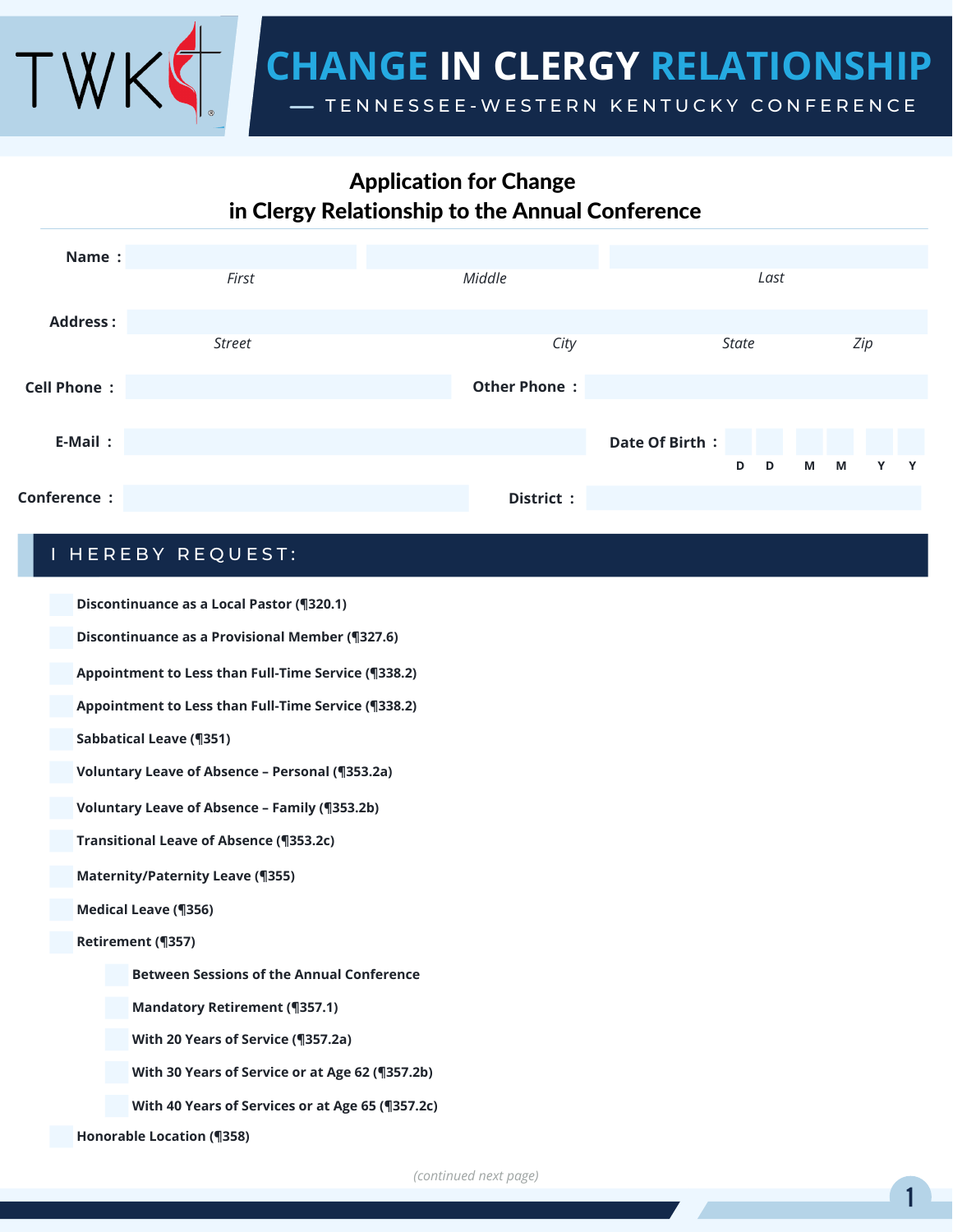

**Withdrawal from the Ordained Ministerial Office (¶360.2) Withdrawal Under Complaints or Charges (¶360.3) Withdrawal to Unite with Another Denomination (¶360.1)**

**Signature : Date :**